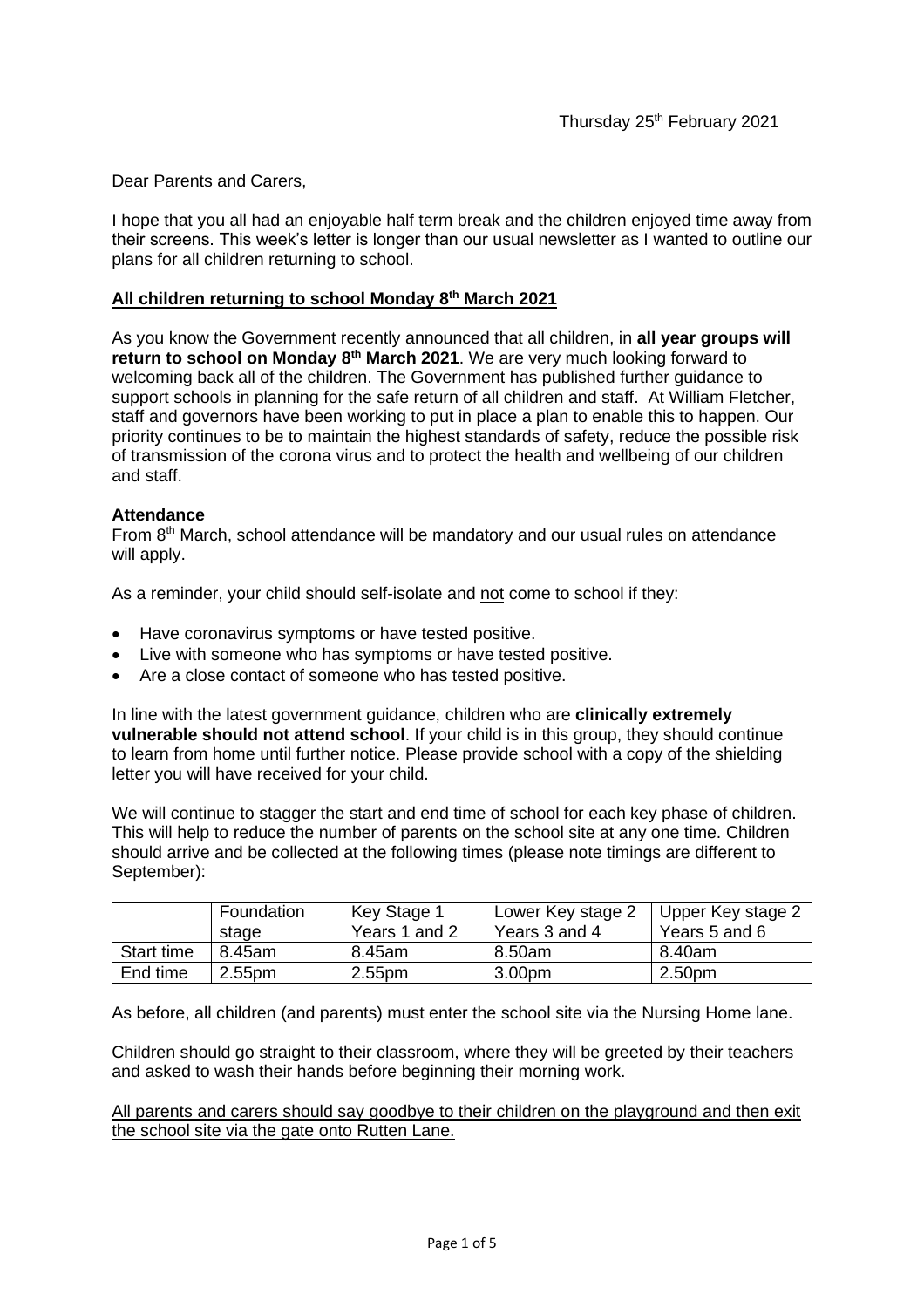At the end of the day parents of children in Foundation Stage should collect their children from their classroom.

Children in Key Stage 1 will be dismissed at the end of the day on the top playground. Please encourage your child to wait until the teacher has given them permission to go to you.

Children in Lower Key Stage 2 – Years 3 and 4 will be dismissed from the following playgrounds:

- Children in Owl and Red Kite class will be dismissed from the top playground.
- Children in Kestrel class will be dismissed from the entrance on to the bottom playground.

Children in Upper Key Stage 2 – Years 5 and 6 will be dismissed directly from their classrooms.

If you have children who are in different classes, you should bring your children at the earliest time and collect at the latest time. For example, if you have a child in Year 1 and a child in Year 5 you should bring your children to school at 8.40am and collect them at 2.55pm (see table above).

Due to the large numbers of children and parents, we need to manage the school site very carefully. As such, we respectfully ask parents to leave the school site quickly and not to gather on the school playground or on the pavement outside the school gate. In this way we can aim to keep everyone safe.

Please encourage your children to cross the road using the zebra crossing and to keep to the pedestrian side of the Nursing Home lane.

We also ask that you do not park opposite the entrance to the Nursing Home lane or drive up the lane.

We continue to welcome children cycling and scootering to school. However, as there will be large numbers of people accessing the site, all children should walk with their cycles and scooters once they are at the lane.

Fortunately, we will have members of staff and governors outside at the beginning and end of the day to remind everyone of the procedures.

On entering the school site, we ask that you wear a mask, this additional measure will help to protect our school community.

In completing our risk assessments (based upon Department of Education guidance), we will continue to operate the same procedures we had in place in September:

- Contact between children and adults will be minimised by the continued use of class 'bubbles'.
- Children will stay in their designated classroom and outdoor space throughout the day.
- Staff will not move between bubbles (the only exception to this will be myself, Mr Lister and teachers covering PPA or staff absence).
- We will continue to use the one-way system to access the school site. This means that parents and children will enter school via the Nursing Home lane entrance, and that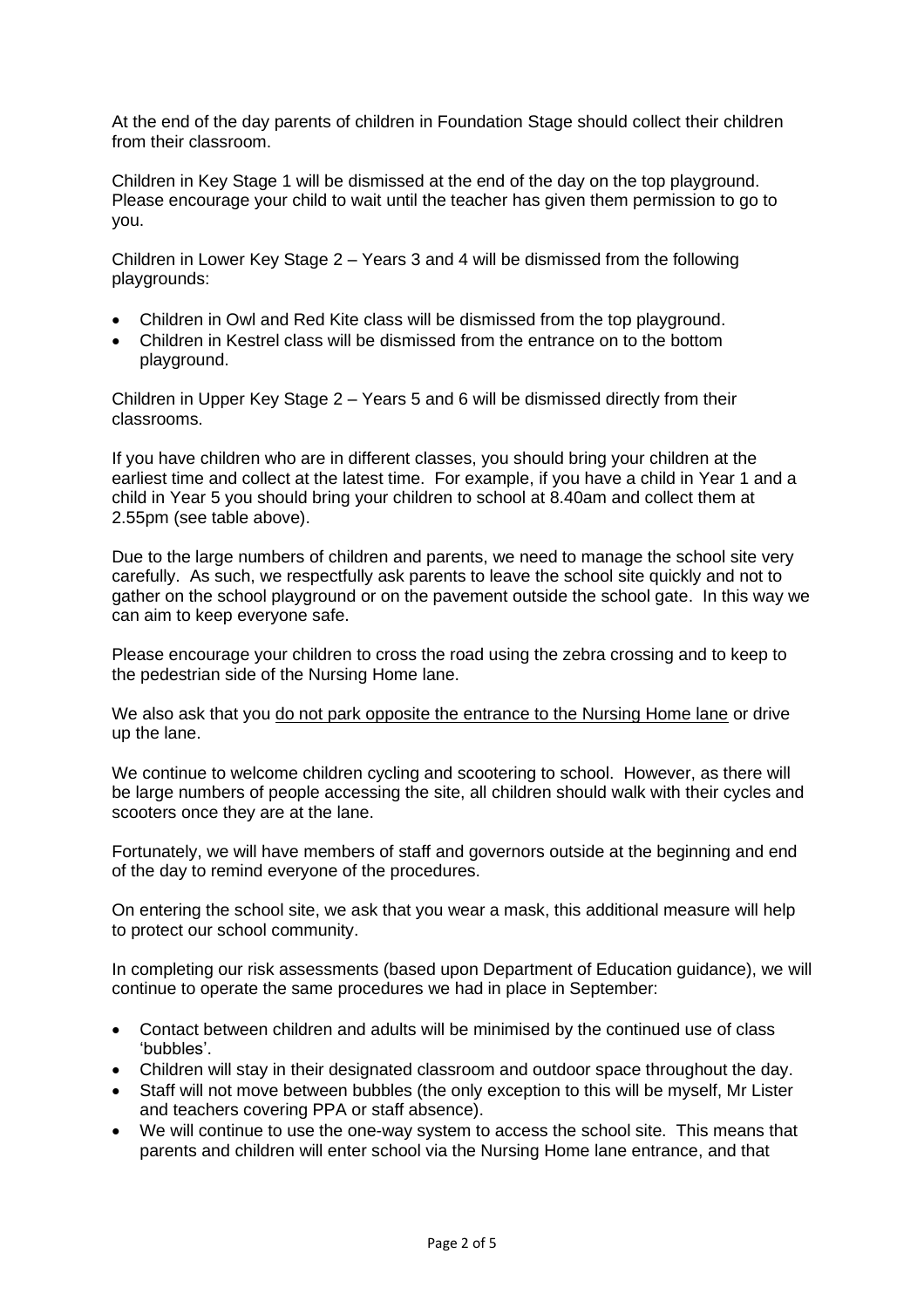children will go directly to their classrooms, with parents exiting via the pedestrian gate onto Rutten Lane.

- Only one parent per child will be allowed to accompany their child to school.
- Please do not arrive too early or arrive later than your specified start and end times
- Parents and carers **will not** be able to enter the school building. Parents who wish to speak to their child's class teacher should make an appointment to speak on the phone, or contact the school via the office email.
- Parents and carers **should not** congregate within the school grounds.
- Movement around the school will be kept to a minimum.
- Children in Years 1- 6 will have their own workstations and their own equipment.

We recognise that is it almost impossible to enforce social distancing for our children in Foundation Stage.

Parents must be advised that we cannot guarantee that all children will respect the rule of social distancing in other year groups, we will however reinforce the rule that children should not touch each other.

### **Implementing protective measures**

The school will follow the guidance issued by the Department for Education to implement protective measures. We will need your full support in ensuring effective protection control.

To this end:

- Children and adults with symptoms (new, continuous cough or a high temperature, loss of smell and/or taste) **MUST** stay at home and, take a test and self-isolate. **You must inform school immediately**.
- We have an established clear protocol if a child or member of staff displays symptoms during the school day:
	- Removal of child / staff member from class and sent home.
	- This child /adult must be tested as soon as possible.
	- Parents of other children in that 'bubble' will be informed if they test positive with COVID-19 and will therefore need to stay at home and self-isolate.
- Washing hands more regularly than usual throughout the day for 20 seconds with running water and soap.
- Good respiratory hygiene practices including *"catch it, bin it, kill it".*
- Regular cleaning of room and resources.
- Classrooms and other learning areas will be kept well ventilated.
- Staff will complete Lateral Flow tests twice a week and results reported to school and the DfE.
- Removal of any items in the classroom which are difficult to clean.
- Limited sharing of resources and children to have their own stationery provided by school.
- Clear protocol for staff to follow social distancing guidelines. We ask all adults on the school site to comply with the 2m distancing rule.

### **Will staff wear masks?**

Guidance from the DfE says that PPE does not need to be worn in Primary Schools by all staff.

Where we have members of staff who are more vulnerable, they will wear a face shield to protect themselves, this will be carefully explained to the children. Staff will also wear PPE if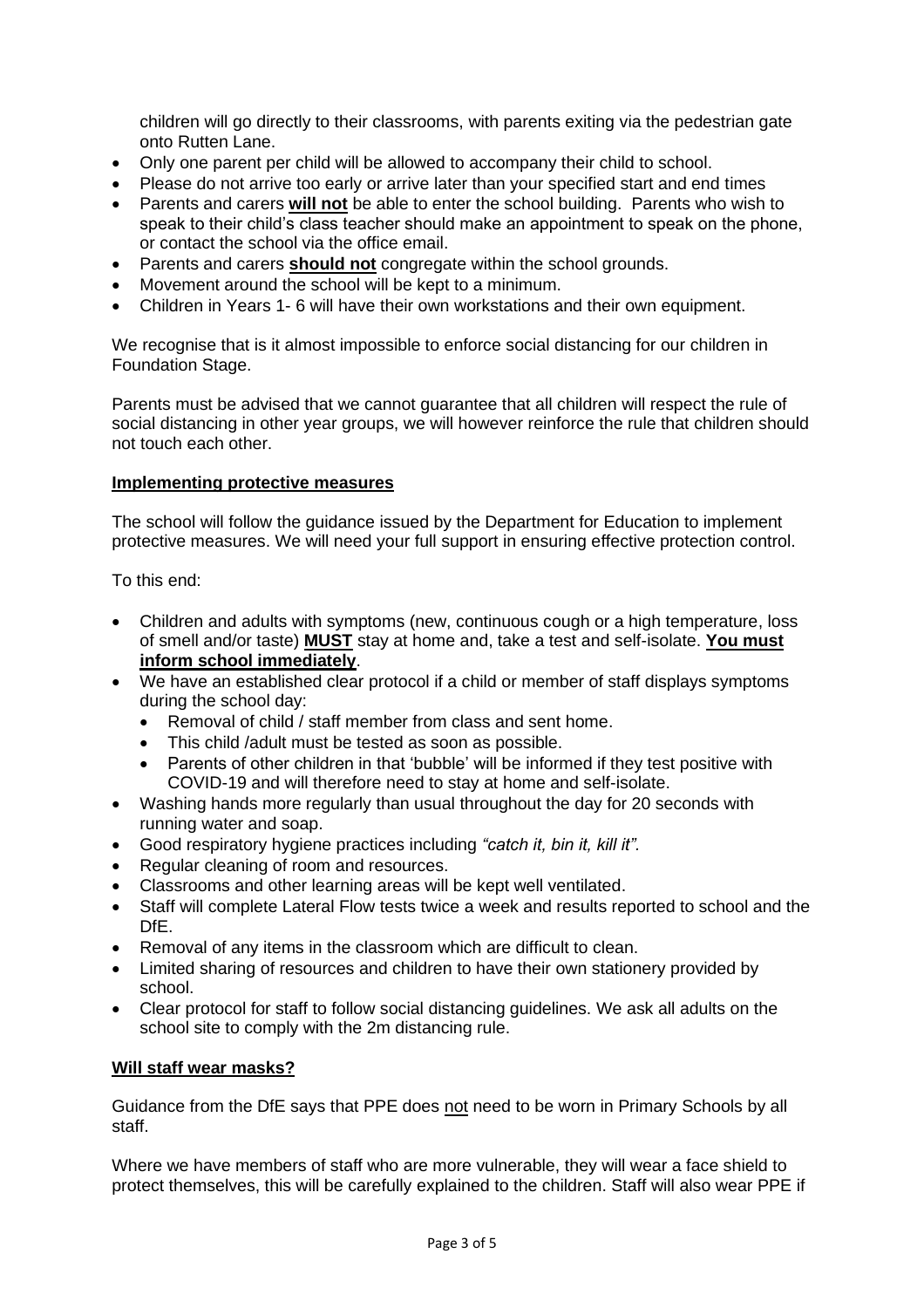a child is unwell and displaying symptoms of COVID-19 or if dealing with intimate care needs.

### **What will the curriculum be for children attending school?**

We recognise that time away from school will have been different for different children. We will be addressing children's mental health and wellbeing and providing support where this is required.

We will continue to provide an exciting and varied curriculum for all of our children at William Fletcher. We know that this will motivate all of our children to do their very best. At the same time, we will assess where children have gaps in their English and Maths skills and work towards remedying this through using a range of strategies.

### **What happens if your child has to self-isolate?**

If your child needs to self-isolate because they have been in contact with someone who has corona virus, we provide home learning via google classroom.

# **School meals**

Our school kitchen will open from Monday 8<sup>th</sup> March and you should contact Fresh Start in the usual manner to book your child's meal.

# **Uniform**

All children should wear full school uniform from 8<sup>th</sup> March 2021. Uniform can be bought from the following website: [http://www.brigade.uk.com/](http://www.brigade.uk.com/?fbclid=IwAR3wtuLa1xvL57TDTKg0JR0mC4nKjsPlCfMjG2yoJuEp4xBkR_Zqo3DD9Ao)

Children will be able to wear their PE uniform to school on days when outdoors PE is taking place. Your class teacher will advise of this in the first week back to school. This will reduce the number of bags your child brings into school each day. Your child should bring a pair of trainers to school each day for outdoor activities.

### **What should my child bring to school?**

Children should bring their school bookbag, lunch box and water bottle to school. In the colder weather they will need to bring their coat, hat and gloves. Children should not bring their own pens and pencils, as this will all be provided by school. Each child will have their own set of stationery to use.

### **Breakfast club and After School Care**

Both **Breakfast club** and **After School care** (Energykidz) **will begin** on Monday 8 th March 2021.

If you would like your child/ren to attend either of these, you must book in advance. We can no longer accept children who have not been booked.

### **Extra-curricular Clubs**

After school clubs (with the exception of Energykidz) will not take place for the rest of this term. Over the Easter break we will review any further guidance form the DfE and make a decision about the resumption of extra-curricular clubs.